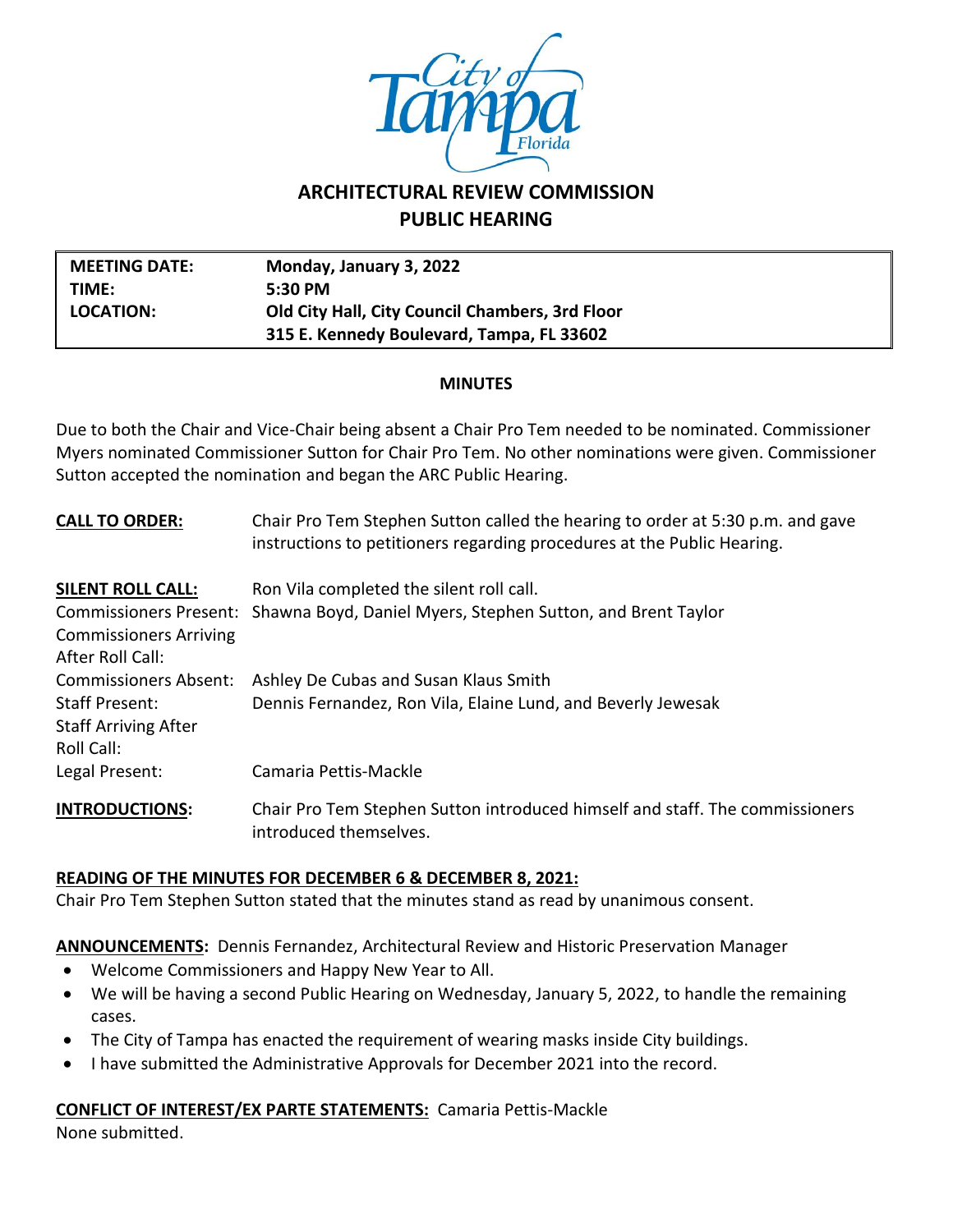#### **CONTINUATIONS:** Ron Vila, Historic Preservation Specialist

ARC 21-488 - 1702 W. Jetton Avenue – Request by Agent to continue to February 9, 2022, at 5:30 p.m.

## **Motion: Shawna Boyd Second: Daniel Myers**

Move to grant a continuance in case **ARC 21-488** for the property located at **1702 W. Jetton Avenue** to the Wednesday, February 9, 2022, Public Hearing at 5:30 p.m.

### **The motion was approved by a vote of 4-0-0.**

**SWEAR-IN:** Beverly Jewesak swore in all owners, applicants, interested parties, and witnesses in City Council Chambers.

| <b>ARC 21-440/ OWNER:</b> |                 | Hb Ami Properties, LLC                |
|---------------------------|-----------------|---------------------------------------|
| <b>REZ 21-96</b>          | AGENT:          | David Mechanik                        |
|                           | DISTRICT:       | Tampa Heights                         |
|                           | LOCATION:       | 404, 406, 408 E. Oak Avenue           |
|                           | <b>REQUEST:</b> | Recommendation: Re-Zone from PD to PD |
|                           | <b>PURPOSE:</b> | Commercial                            |

Public Comment: No one came forward.

## **Motion: Shawna Boyd Second: Daniel Myers**

Move to recommend City Council **approve ARC 21-440/REZ 21-96** for the property located at **404, 406, 408 E. Oak Avenue** for the proposed re-zoning from PD to PD with the following conditions for the primary structure only:

• That a note be added to the site plan that states: The Architectural Review Commission is authorized to adjust the front, side, and rear setbacks of the primary structures up to a 5' dimemsion, increase the elevation from grade up to an 18" dimension, and adjust the building height for each of the five primary buildings up to 5' in order to ensure compatability during the Certificate of Appropriateness review process.

For the reasons that the alignment and scale are consistent with the district.

#### **The motion was approved by a vote of 4-0-0.**

An additional swear in was performed.

| <b>ARC 22-21/ OWNER:</b> |                 | Steven Eshkenazi                         |
|--------------------------|-----------------|------------------------------------------|
| <b>REZ 21-91</b>         | AGENT:          | Steven Eshkenazi                         |
|                          | DISTRICT:       | Tampa Heights                            |
|                          | LOCATION:       | 1909 N. Florida Avenue                   |
|                          | <b>REQUEST:</b> | Recommendation: Re-Zone from CI to RM-24 |
|                          | PURPOSE:        | Commercial                               |

Public Comment: No one came forward.

#### **Motion: Shawna Boyd Second: Brent Taylor**

Move to recommend City Council **approve ARC 22-21/REZ 21-91** for the property located at **1909 N. Florida Avenue** for the proposed re-zoning from CI to RM-24.

#### **The motion was approved by a vote of 4-0-0.**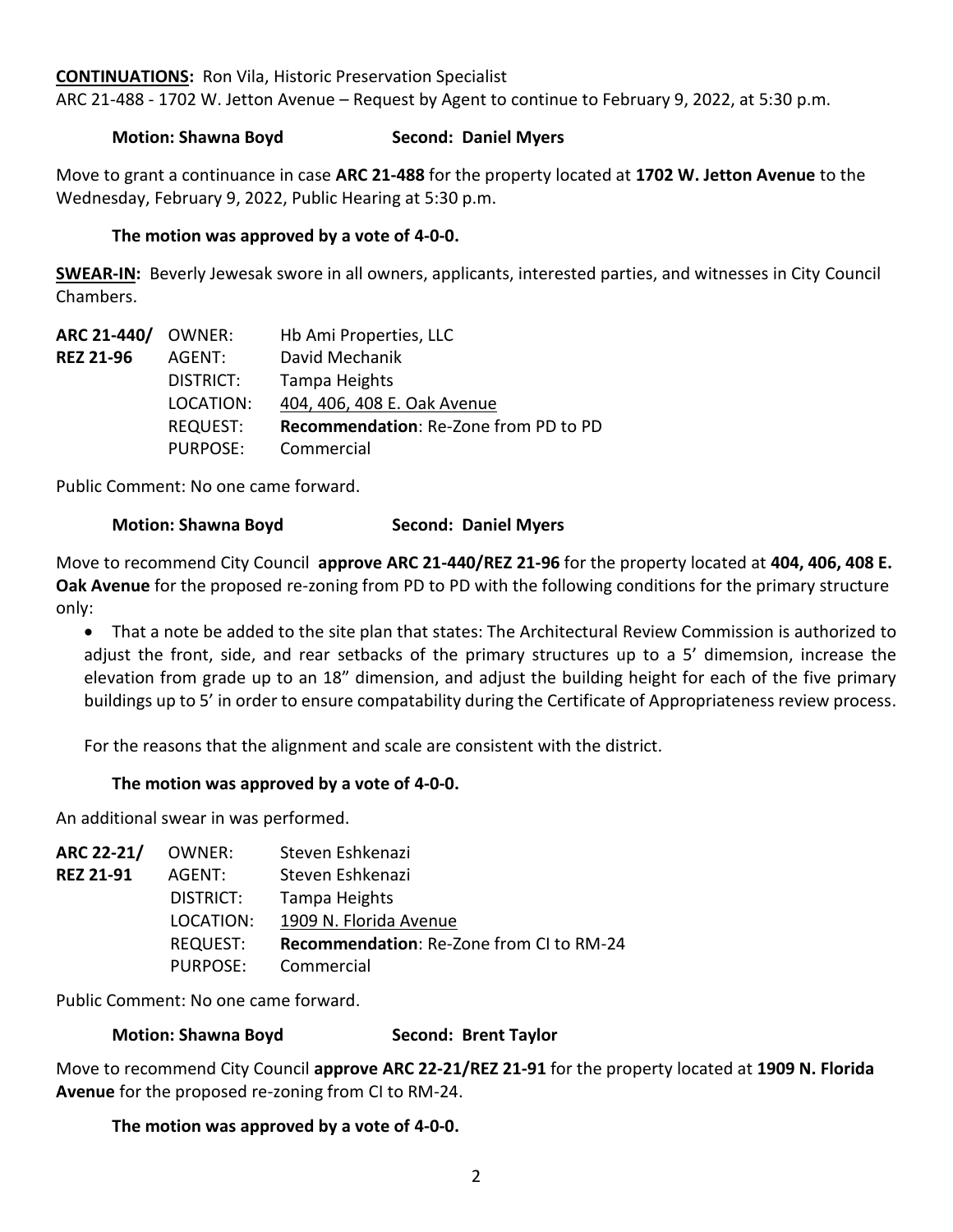**ARC 21-406** OWNER: Pineywoods Florida VII, LLC AGENT: Shaun Luttrell DISTRICT: Hyde Park LOCATION: 203 W. Verne Street and 202 W. Beach Place REQUEST: **Certificate of Appropriateness** - New Construction: Primary Structure, Site Improvements PURPOSE: Storefront Residential

Public Comment: No one came forward.

## **Motion: Shawna Boyd Second: Brent Taylor**

Move to **grant** a Certificate of Appropriateness for the drawings and documents presented at this Public Hearing in **ARC 21-406** for the property located at **203 W. Verne Street and 202 W. Beach Place**, with the following conditions to be approved by staff:

- Add a note to the site plan that all bricks currently on site must be salvaged and are to be reused on site;
- All exterior hardware;
- Plan is updated to reflect brick at front walkway and at the portions of the alley as discussed at this Public Hearing;
- Entry door is updated to be a single door with options for side lights and transom;
- All paired windows are updated to include a wider more historically relevant mullion pattern;
- The window specifications be updated to reflect a vinyl clad wood window;
- All electrical and mechanical equipment on the exterior of the building be screened from public view;
- Railings on exterior of buildings are reconsidered to be more historically appropriate within the district;
- All exterior finishes, in particular all metal and concrete.
- Design elements such as banding, false crawl space, etc. is given to lessen the visual weight of the 4ft elevation from grade;
- Hip or alternate roof line is considered to the stair to the roof top access;
- Design of welcome walls be reconsidered to include steps down and have a smaller more human scale;

because, based upon the finding of fact, the proposed project is consistent with the Hyde Park Design Guidelines of the City of Tampa, for the following reasons: scale, trim details, and quality of the district is maintained.

# **The motion was approved by a vote of 4-0-0.**

| <b>ARC 22-09</b> | OWNER:    | Cedric Fluker                                                                          |
|------------------|-----------|----------------------------------------------------------------------------------------|
|                  | AGENT:    | Ralph Schuler                                                                          |
|                  | DISTRICT: | Tampa Heights                                                                          |
|                  | LOCATION: | 411 E. Palm Avenue                                                                     |
|                  | REQUEST:  | <b>Certificate of Appropriateness - New Construction: Duplex, Accessory Structure,</b> |
|                  |           | Site Improvements                                                                      |
|                  |           |                                                                                        |

PURPOSE: Residential

Public Comment: No one came forward.